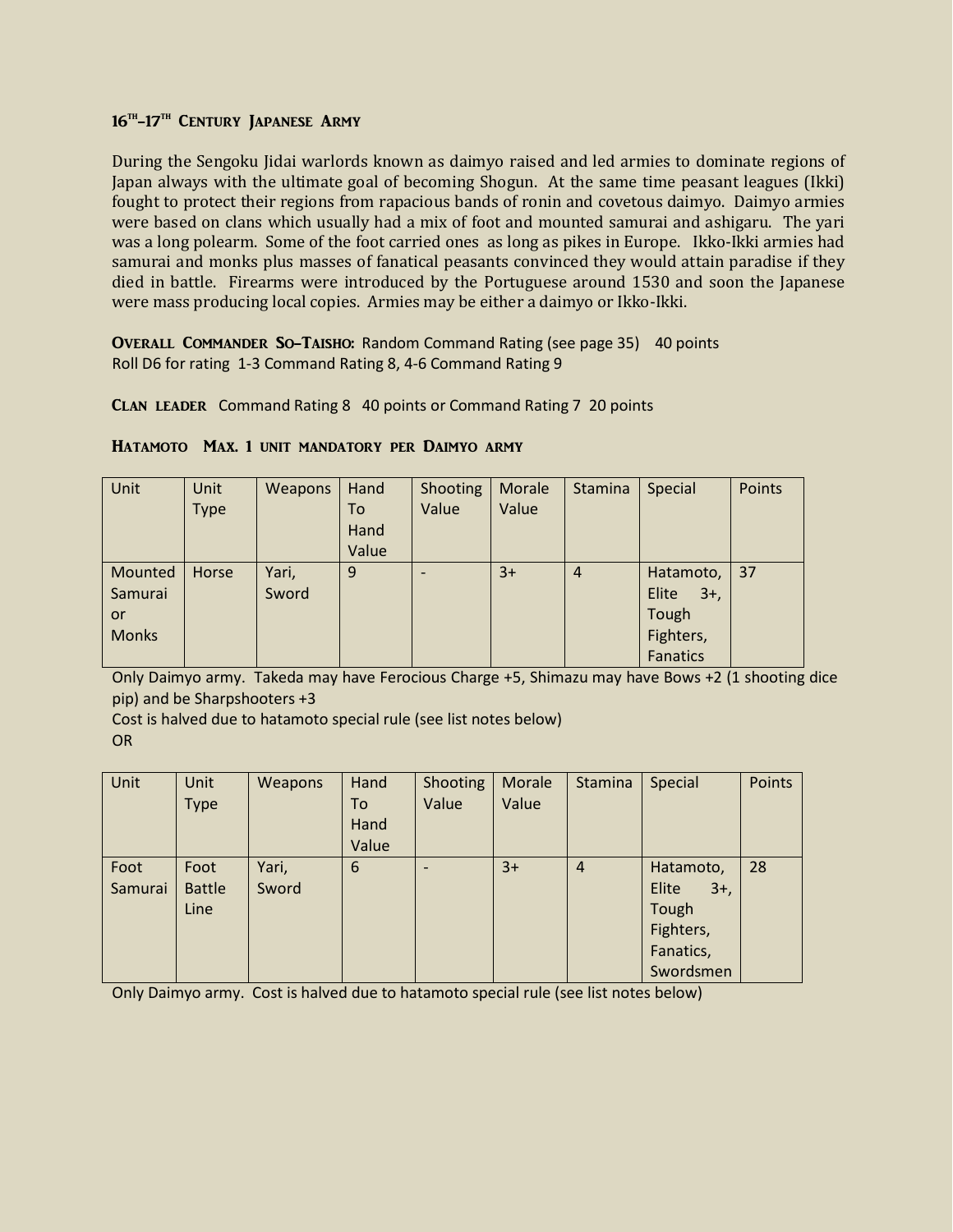# The Horse

| Unit         | Unit        | Weapons | Hand  | Shooting | Morale | Stamina        | Special      | Points |
|--------------|-------------|---------|-------|----------|--------|----------------|--------------|--------|
|              | <b>Type</b> |         | To    | Value    | Value  |                |              |        |
|              |             |         | Hand  |          |        |                |              |        |
|              |             |         | Value |          |        |                |              |        |
| Mounted      | Horse       | Yari,   | 9     | ۰        | $4+$   | $\overline{4}$ | Tough        | 56     |
| Samurai      |             | Sword   |       |          |        |                | Fighters,    |        |
| or           |             |         |       |          |        |                | Valiant,     |        |
| <b>Monks</b> |             |         |       |          |        |                | <b>Brave</b> |        |

Takeda may have Ferocious Charge +5, Shimazu may have Bows +2 (1 shooting dice pip) and be Sharpshooters +3

# The Foot

| Unit            | Unit<br><b>Type</b>               | Weapons        | Hand<br>To<br>Hand<br>Value | Shooting<br>Value        | Morale<br>Value | Stamina        | Special                                                                                                                                                                                 | <b>Points</b> |
|-----------------|-----------------------------------|----------------|-----------------------------|--------------------------|-----------------|----------------|-----------------------------------------------------------------------------------------------------------------------------------------------------------------------------------------|---------------|
| Foot<br>Samurai | Infantry<br><b>Battle</b><br>Line | Yari,<br>Sword | 6                           | $\overline{\phantom{0}}$ | $4+$            | $\overline{4}$ | Tough<br>Fighters, Valiant,<br>Brave, Swordsmen.<br>Any unit may<br>replace Yari with<br>Naginata/No Dachi<br>gaining the double<br>handed infantry<br>weapons ability for<br>+2 points | 47            |

| Unit            | Unit<br><b>Type</b>               | Weapons        | Hand<br>To<br>Hand<br>Value | Shooting<br>Value | Morale<br>Value | Stamina        | Special                                                | <b>Points</b> |
|-----------------|-----------------------------------|----------------|-----------------------------|-------------------|-----------------|----------------|--------------------------------------------------------|---------------|
| Foot<br>Samurai | Infantry<br><b>Battle</b><br>Line | Yumi,<br>Sword | 6                           | $\overline{3}$    | $4+$            | $\overline{4}$ | Tough<br>Fighters,<br>Valiant,<br>Brave,<br>Swordsmen. | 53            |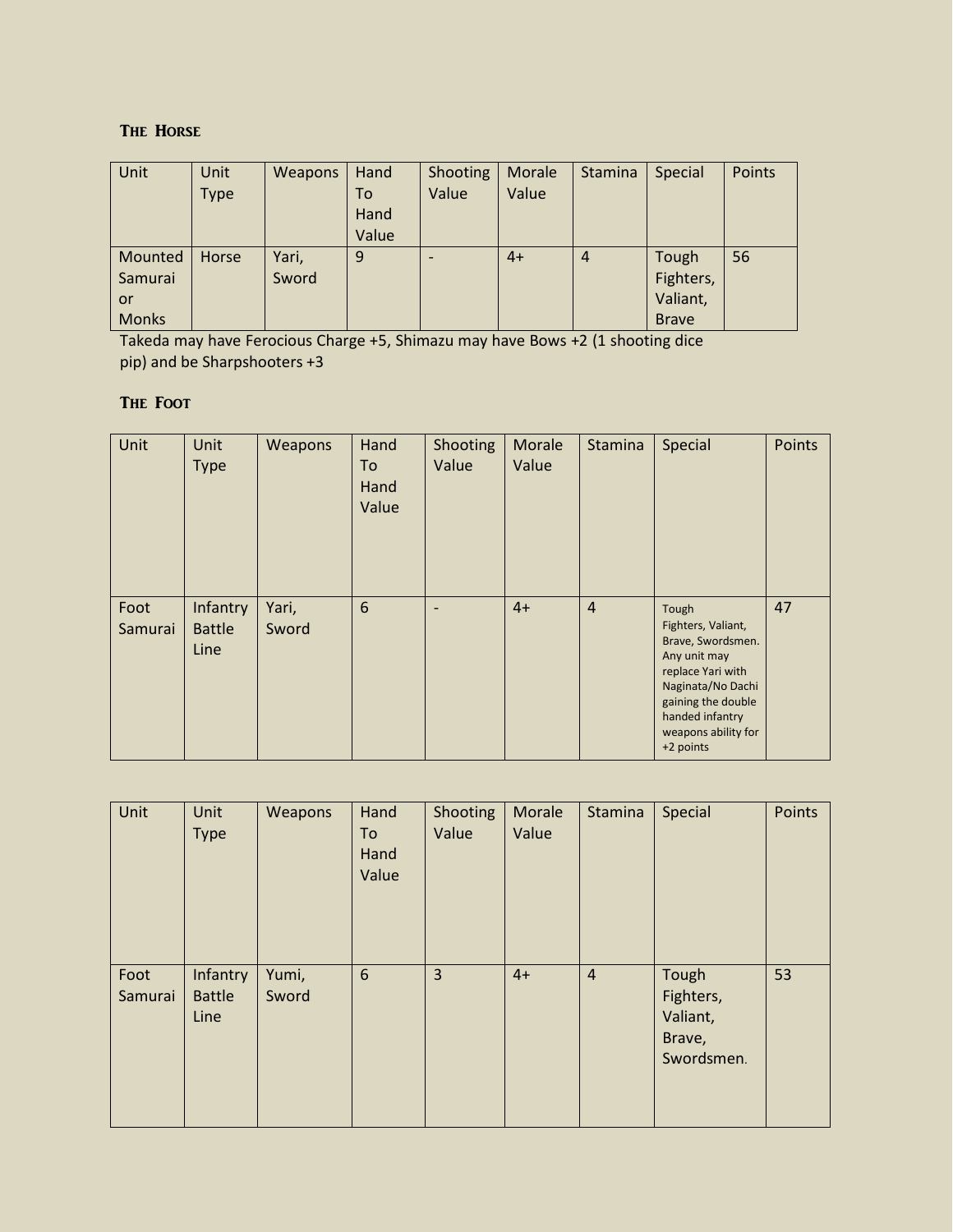| Unit  | Unit          | Weapons | Hand  | Shooting | Morale | Stamina        | Special    | Points |
|-------|---------------|---------|-------|----------|--------|----------------|------------|--------|
|       | <b>Type</b>   |         | To    | Value    | Value  |                |            |        |
|       |               |         | Hand  |          |        |                |            |        |
|       |               |         | Value |          |        |                |            |        |
| Ronin | Infantry      | Yari,   | 6     |          | $4+$   | $\overline{4}$ | Tough      | 37     |
|       | <b>Battle</b> | Sword   |       |          |        |                | Fighters,  |        |
|       | Line          |         |       |          |        |                | Swordsmen, |        |
|       |               |         |       |          |        |                | Mercenary  |        |

Max 2 units per army

| Unit         | <b>Unit</b><br><b>Type</b>        | <b>Weapons</b>     | Hand<br>To<br>Hand<br>Value | Shooting<br>Value | Morale<br>Value | Stamina        | Special                                                                                      | <b>Points</b> |
|--------------|-----------------------------------|--------------------|-----------------------------|-------------------|-----------------|----------------|----------------------------------------------------------------------------------------------|---------------|
| <b>Monks</b> | Infantry<br><b>Battle</b><br>Line | Naginata,<br>Sword | 6                           | $\qquad \qquad$   | $4+$            | $\overline{4}$ | Elite<br>$5+,$<br>Tough<br>Fighters,<br>Fanatics,<br>Double<br>Handed<br>Infantry<br>Weapons | 46            |

Up to 1 unit per daimyo army, Uesugi may have up to 2 units, Ikko-Ikki may have any number of units

| Unit                  | Unit<br>Type                      | <b>Weapons</b>  | Hand<br>To<br>Hand<br>Value | Shooting<br>Value        | Morale<br>Value | Stamina        | Special          | Points |
|-----------------------|-----------------------------------|-----------------|-----------------------------|--------------------------|-----------------|----------------|------------------|--------|
| Ashigaru<br>with yari | Infantry<br><b>Battle</b><br>Line | Yari,<br>Swords | 5                           | $\overline{\phantom{0}}$ | $5+$            | $\overline{4}$ | Nagae Yari*   29 |        |

Oda, Hojo, Tokugawa, and Toyotomi may be Superbly Drilled +5

| Unit            | Unit          | <b>Weapons</b> | Hand           | Shooting                 | Morale | Stamina | Special   | Points |
|-----------------|---------------|----------------|----------------|--------------------------|--------|---------|-----------|--------|
|                 | <b>Type</b>   |                | To             | Value                    | Value  |         |           |        |
|                 |               |                | Hand           |                          |        |         |           |        |
|                 |               |                | Value          |                          |        |         |           |        |
| <b>Peasants</b> | Infantry      | Yari,          | $\overline{4}$ | $\overline{\phantom{0}}$ | $6+$   | 4       | Tough     | 27     |
|                 | <b>Battle</b> | Swords         |                |                          |        |         | Fighters, |        |
|                 | Line          |                |                |                          |        |         | Fanatics, |        |
|                 |               |                |                |                          |        |         | Militia   |        |

Only in Ikko-Ikki armies which must have at least two units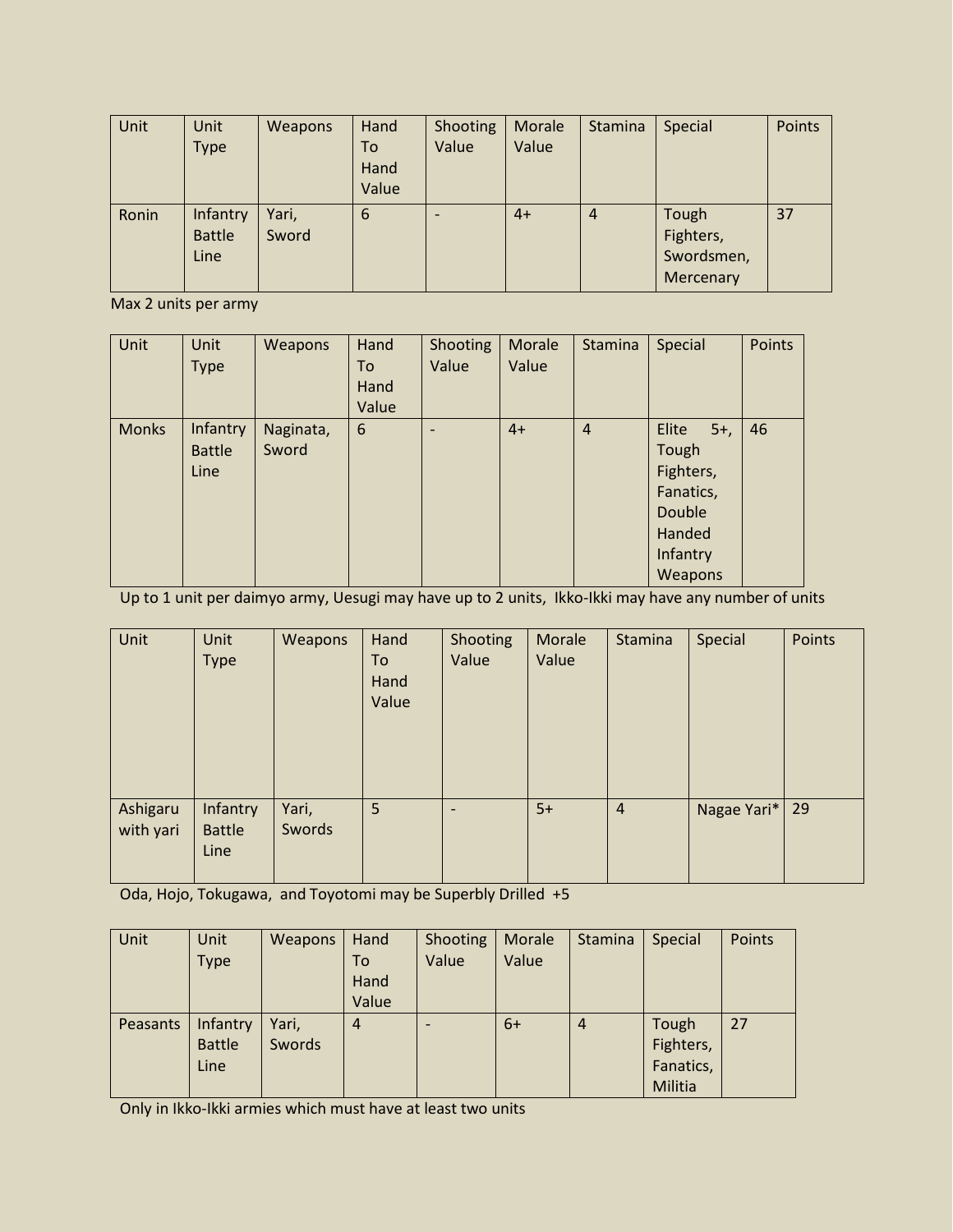| Unit       | Unit          | Weapons  | Hand           | Shooting       | Morale | <b>Stamina</b> | <b>Special</b> | Points |
|------------|---------------|----------|----------------|----------------|--------|----------------|----------------|--------|
|            | <b>Type</b>   |          | <b>To</b>      | Value          | Value  |                |                |        |
|            |               |          | Hand           |                |        |                |                |        |
|            |               |          | Value          |                |        |                |                |        |
| Ashigaru   | Infantry      | Arquebus | $\overline{3}$ | $\overline{2}$ | $5+$   | 3              |                | 27     |
| with Teppo | <b>Battle</b> |          |                |                |        |                |                |        |
|            | Line          |          |                |                |        |                |                |        |

Oda, Hojo, Tokugawa, and Toyotomi may be Superbly Drilled +5, Tokugawa have First Fire +1. May buy linear obstacle to cover the frontage of the unit +5 points.

| <b>Unit</b> | Unit               | Weapons Hand |       | Shooting | Morale | Stamina | Special | Points |
|-------------|--------------------|--------------|-------|----------|--------|---------|---------|--------|
|             | <b>Type</b>        |              | To    | Value    | Value  |         |         |        |
|             |                    |              | Hand  |          |        |         |         |        |
|             |                    |              | Value |          |        |         |         |        |
| Ashigaru    | Infantry           | Arquebus 1   |       |          | $5+$   |         | Small   | 19     |
| with Teppo  | <b>Skirmishers</b> |              |       |          |        |         | Unit    |        |
|             |                    |              |       |          |        |         |         |        |

Oda, Hojo, Tokugawa, and Toyotomi may be Superbly Drilled +5, Tokugawa have First Fire +1.

| Unit                   | Unit<br><b>Type</b>               | Weapons  | Hand<br>To<br>Hand<br>Value | Shooting<br>Value | Morale<br>Value | Stamina        | Special                                              | Points |
|------------------------|-----------------------------------|----------|-----------------------------|-------------------|-----------------|----------------|------------------------------------------------------|--------|
| Peasants<br>with Teppo | Infantry<br><b>Battle</b><br>Line | Arquebus | 2                           | 2                 | $6+$            | $\overline{3}$ | Fanatics,<br>Sharpshooters<br>First Fire,<br>Militia | 28     |

Only in Ikko-Ikki armies which must have at least two units. May buy linear obstacles to cover the frontage of the unit +5

| Unit      | Unit          | Weapons    | Hand  | Shooting | Morale | Stamina | Special     | Points |
|-----------|---------------|------------|-------|----------|--------|---------|-------------|--------|
|           | <b>Type</b>   |            | To    | Value    | Value  |         |             |        |
|           |               |            | Hand  |          |        |         |             |        |
|           |               |            | Value |          |        |         |             |        |
| Ashigaru  | Infantry      | <b>Bow</b> | 3     |          | $5+$   | 3       | <b>Bows</b> | 27     |
| with Yumi | <b>Battle</b> |            |       |          |        |         |             |        |
|           | Line          |            |       |          |        |         |             |        |

Oda, Hojo, Tokugawa, and Toyotomi may be Superbly Drilled +5, Shimazu may be Sharpshooters +3 points

| Unit                  | Unit<br><b>Type</b>            | Weapons Hand | To<br>Hand<br>Value | Shooting<br>Value | Value | Morale Stamina | Special     | Points |
|-----------------------|--------------------------------|--------------|---------------------|-------------------|-------|----------------|-------------|--------|
| Ashigaru<br>with Yumi | Infantry<br><b>Skirmishers</b> | <b>Bow</b>   |                     |                   | $5+$  |                | <b>Bows</b> | 19     |

Oda, Hojo, Tokugawa, and Toyotomi may be Superbly Drilled +5, Shimazu may be Sharpshooters +3 points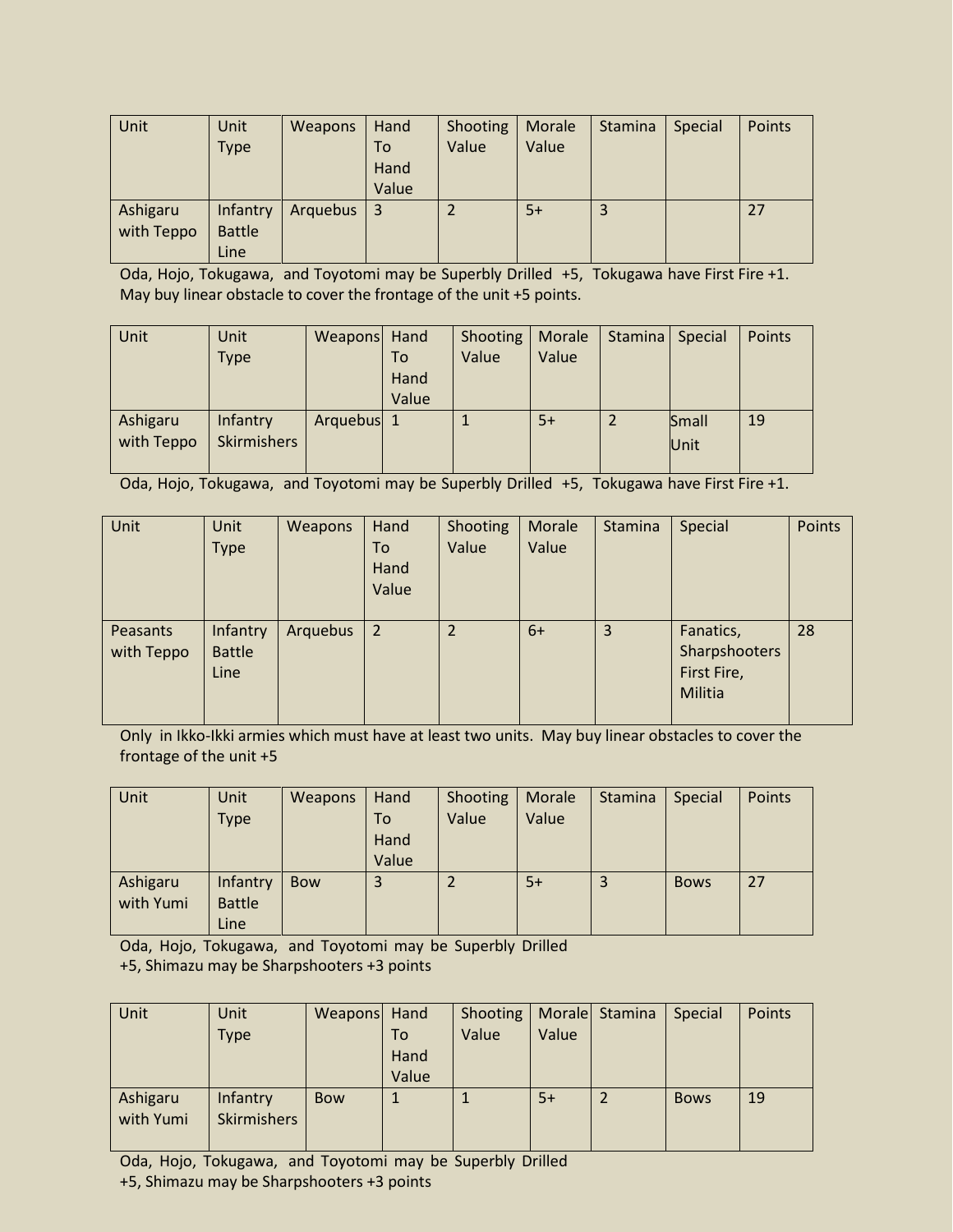## The Artillery

| Unit   | Unit        | Weapons Hand    |       | Shooting   Morale   Stamina |       | Special | Points |
|--------|-------------|-----------------|-------|-----------------------------|-------|---------|--------|
|        | <b>Type</b> |                 | To    | Value                       | Value |         |        |
|        |             |                 | Hand  |                             |       |         |        |
|        |             |                 | Value |                             |       |         |        |
| Cannon | Ordinance   | Light<br>Cannon |       | $3 - 2 - 1$                 | $5+$  |         | 17     |

## **MAKU**

Japanese armies of the Sengoku Jidai period had evolved a unique system of command control involving elaborate signals, a well trained general staff, and a specially selected corps of messengers (tsukaiban). The nerve center of the army was the maku screen set up to house the daimyo and his staff, bodyguards, and messengers. Players must place a set up maku screen at a central location in their deployment area of the table. So long as this is set up and the daimyo is inside it the following rules apply. At the beginning of his turn the player makes a command roll for the daimyo. If he passes the command roll by zero or one he gets two D6. If he passes by two he gets four D6. If he passes by three or greater he gets six D6. These D6 may be distributed to any clan leader in the army. For each 12" between the maku and the clan leader the player pays a D6. So a D6 may be sent to any clan leader 0-12" from the maku for a D6 spent. A clan leader greater than 12" to 24" from the maku gets a D6 for each 2D6 spent. A clan leader greater than 24" to 36" from the maku gets a D6 for each 3D6 spent etc. Each D6 allows the clan leader to reroll one of his command dice when issuing orders. If the daimyo leaves the maku then the maku ceases to function until he returns.

## **HATAMOTO**

Hatamoto were the elite bodyguards of the daimyo. They must remain within one move of the daimyo at all times. While the daimyo is in the maku the hatamoto may not move or act except to move to attack any enemy units that come within 2" or less of the maku or try to attack the daimyo. They may do this automatically without an order immediately when it happens. They may only receive orders from the daimyo. The daimyo may leave the maku to command the hatamoto unit personally. If the daimyo is killed the hatamoto unit will move towards the nearest enemy unit and attack them on the player's next turn. They will continue to move towards and attack the nearest enemy unit until they are destroyed. Because of these restrictons the cost of hatamoto units is halved.

## Death is Light As a Feather Duty is Heavy As a Mountain

If a clan leader is killed immediately take a command test using his rating. If the test is failed any unshaken samurai units in his clan will move towards the nearest enemy unit and attack them on the player's next turn. They will continue to move towards and attack the nearest enemy unit until they are destroyed. If a clan becomes broken immediately take a command test against the commander's rating. If the test is failed the leader and any unshaken samurai units in his clan will move towards the nearest enemy unit and attack them on the player's next turn. They will continue to move towards and attack the nearest enemy unit until they are destroyed.

## Code of Bushido

Sengoku warfare preserved the heroic ethos even as it became more organized. Taking the heads of enemies was an important part of victory. Any clan leader within initiative range of an enemy unit or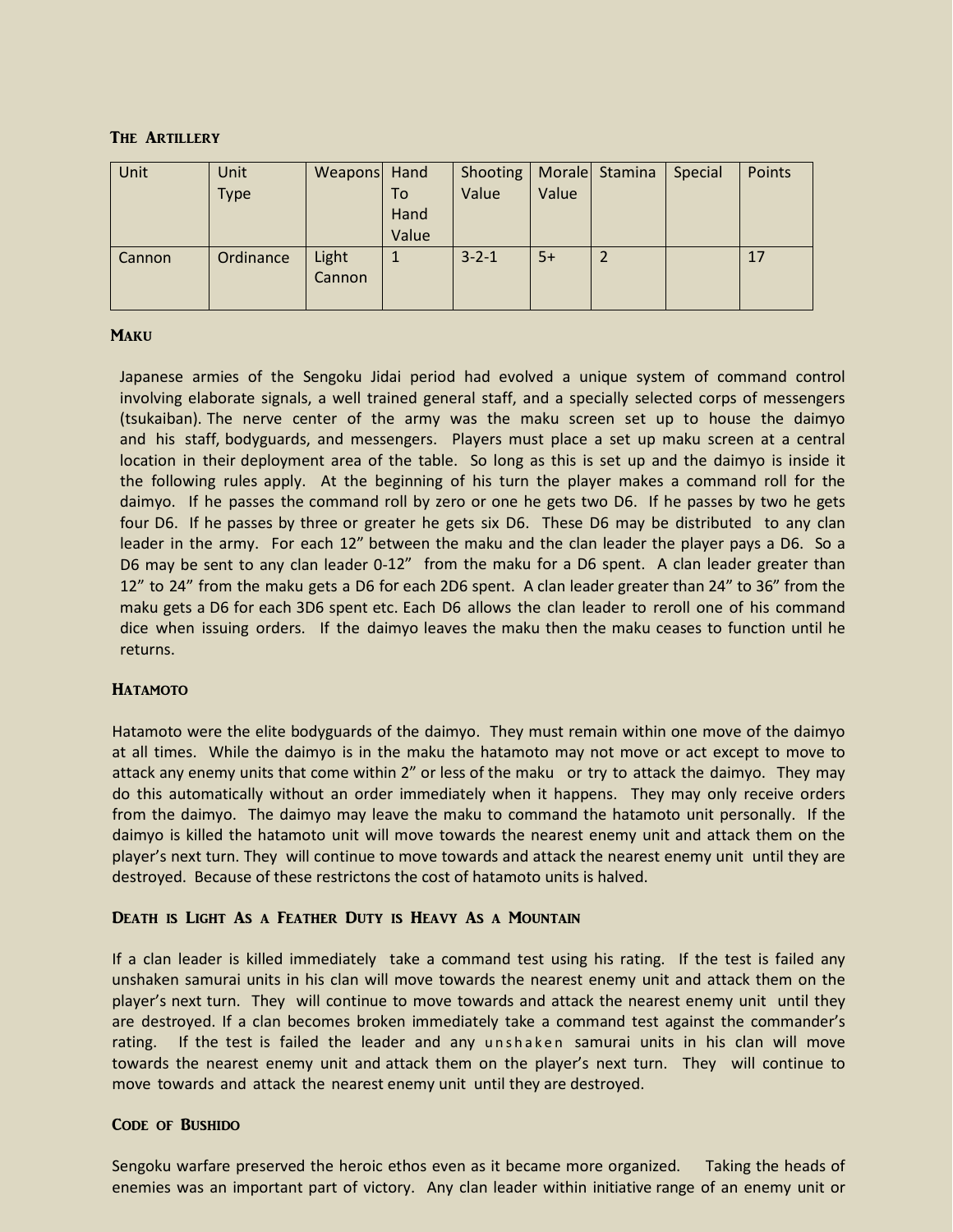enemy clan leader may challenge that clan's leader to single combat. The challenge must be accepted. It is immediately resolved. Each leader rolls a D6 and the numbers are compared. If the total of the two dice is an even number the duel is over. High dice wins. The loser is killed. If the total of the two dice is an odd number the duel is over and neither leader has won. Both return to their clans or unit. Only one challenge may be issued per clan leader per turn. It is the last action he may perform in the turn. He may perform it even if he has failed his command roll. Keep track of the heads taken. At the end of the battle the army who has taken more heads wins a moral victory regardless of the outcome of the battle. Obviously this rule does not apply when fighting non-Japanese armies.

#### Nagae Yari

Some Ashigaru units carried extra long yari known as nagae yari. These could be pike sized, up to twenty feet long. Ashigaru equipped with these weapons were effective at stopping cavalry charges by mounted samurai. While ashigaru could fight shoulder to shoulder they usually operated in loose order, at the run, and did not have close order discipline. Units with the nagae yari special rule receive double hand to hand dice when fighting mounted units to their front so long as they are not disordered or shaken. Cavalry units which charge them to their front do not receive their charge bonus or any other special rules associated with charging so long as the ashigaru are not disordered or shaken.

#### Sengoku Battle Set Up Pregame

First roll to see how many Koku you have in your warchest. Roll 1 D6 and multiply the result by 100. If Hojo or Toyotomi multiply by 125 as these clans were richer than most.

 Next plan your campaign by secretly allocating your Koku to any or all of the following areas. You must spend at least 100 Koku per area.

Shinobi – your spies have tried to discover the enemy's plans and dispositions.

Logistics – you have prepared your forces well for the upcoming campaign.

Subversion – you have tried to bribe enemy leaders.

Weapons- you have spent a lot to buy the best weapons and armor for your men.

Ninja-you send ninja to kill enemy leaders

Dirty Tricks-you have paid provocateurs to disrupt the enemy's logistics and plans Terrain placement

Players then compare their Koku allocations. If either player allocated more Koku to any area than the other player did then they roll on the appropriate tables below, up to a maximum of 3 areas:

#### Shinobi

 1-2 Your spies discovered nothing 3-5 the enemy must deploy half his units before you deploy any of yours 6 the enemy must deploy his whole army before you deploy

#### Logistics

1 no result 2-5 you may take one extra ashigaru or peasant unit for free 6 you may take two extra ashigaru or peasant units for free.

Subversion 1-3 no result 4-5 the first time in the game an enemy clan leader rolls a command blunder roll a D6 on a roll of 5-6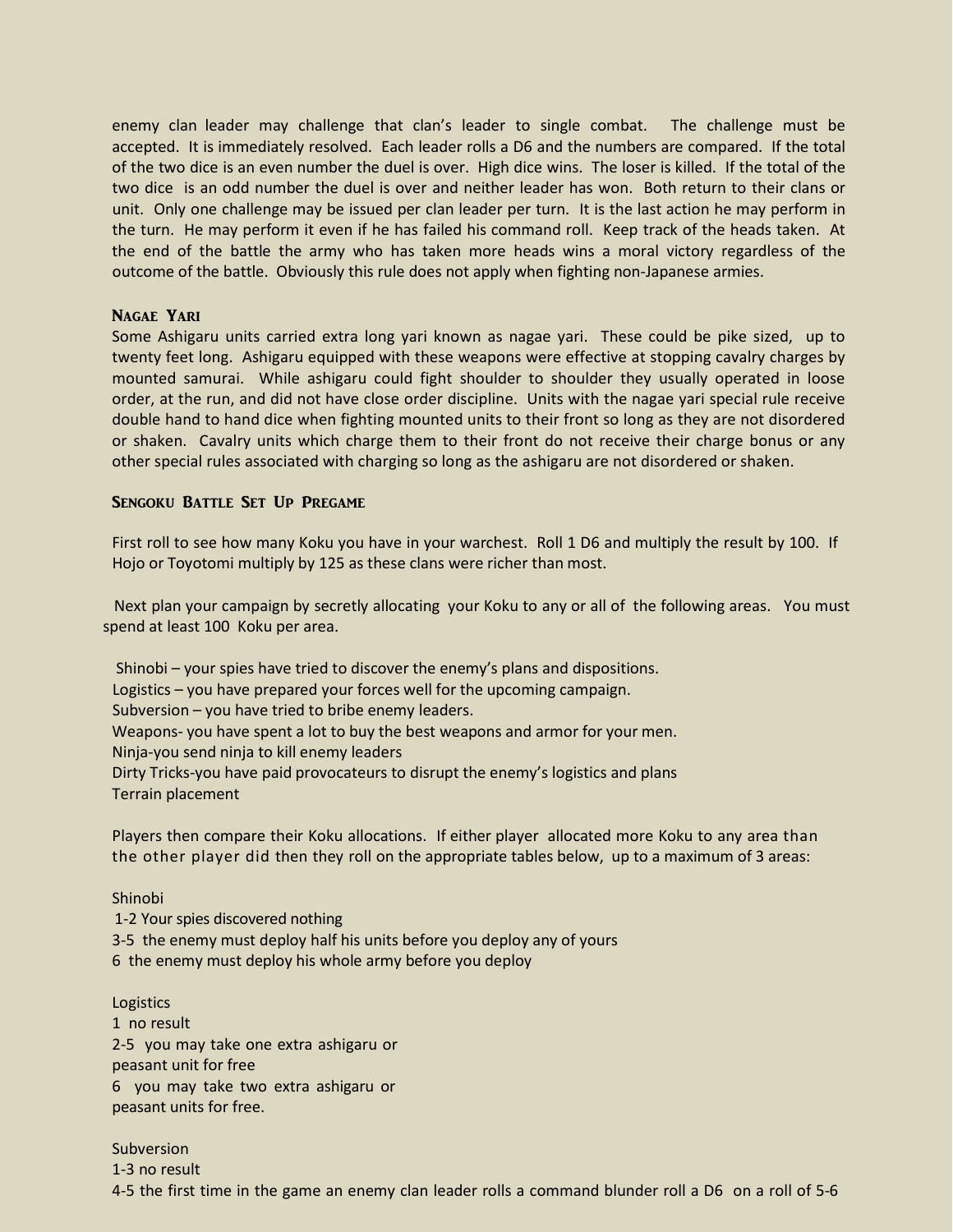that clan leader withdraws his clan beyond engagement range of the enemy and does nothing at all for 1D6 turns. His units may not be attacked during this time by any of your units. Otherwise resolve blunder normally.

6 the first time in the game an enemy clan leader rolls a command blunder roll a D6 on a roll of 5-6 that clan leader changes sides. You control him and his units and may use him to attack his former side. Otherwise resolve blunder normally.

Weapons

1-3 no result

4-5 roll 1D6. You get that many rerolls of shooting or melee die rolls during the game 6 as above but roll 2D6 to see how many rerolls you get.

Ninja

1-4 no result

5 One enemy clan leader has his staff rating reduced by -1

6 Two enemy clan leaders have their staff rating reduced by -1

Dirty tricks

1-3 no result

4-5 the enemy player must select one of his units (not his hatamoto!) which takes no part in the battle as it has been sent to garrison a threatened castle.

6 one of the enemy player's clans has been delayed and does not begin the battle on the table. Make a command roll each turn for the daimyo. If he passes the clan comes on anywhere on his base edge the following turn. This roll is not affected by the maku rule.

Terrain placement:

1 no result

2-6 You may select and place terrain before the other player

Players may pay some of their points to buy stratagems. They each may buy up to 50 points of stratagems. They may buy a maximum of two of any kind of stratagem.

Flank March 25 points – a command is held off table and may be brought on any time after the first turn by the army commander making a successful command roll. If the roll is made the opponent is told a flank march will arrive the next turn and on which flank it is arriving.

Feigned Flight 25 points – at any point in the game the player may announce that a command is making a feigned flight. Withdraw the command beyond initiative range. Any enemy command with units starting within initiative range of the command making the feigned flight must make a command roll. If it fails it immediately pursues one move but may not end in contact with any enemy units.

Ambush 25 points - player may conceal a unit or an entire command in terrain or behind terrain that would make it invisible to enemy at initial deployment. The ambush may be revealed if enemy units move so as to spot it or within initiative range of the spot or when the player desires during his turn. When the ambush is revealed the enemy command with units in initiative range of it must make a command roll and if they fail all units in that command within initiative range must take a break test.

Operation Woodpecker 25 points The player may hide a command in any suitable piece of terrain such as a woods or wooded hill or built up area located anywhere on the table outside the opposing player's deployment area. If the enemy moves within initiative range of this terrain the units are revealed and the